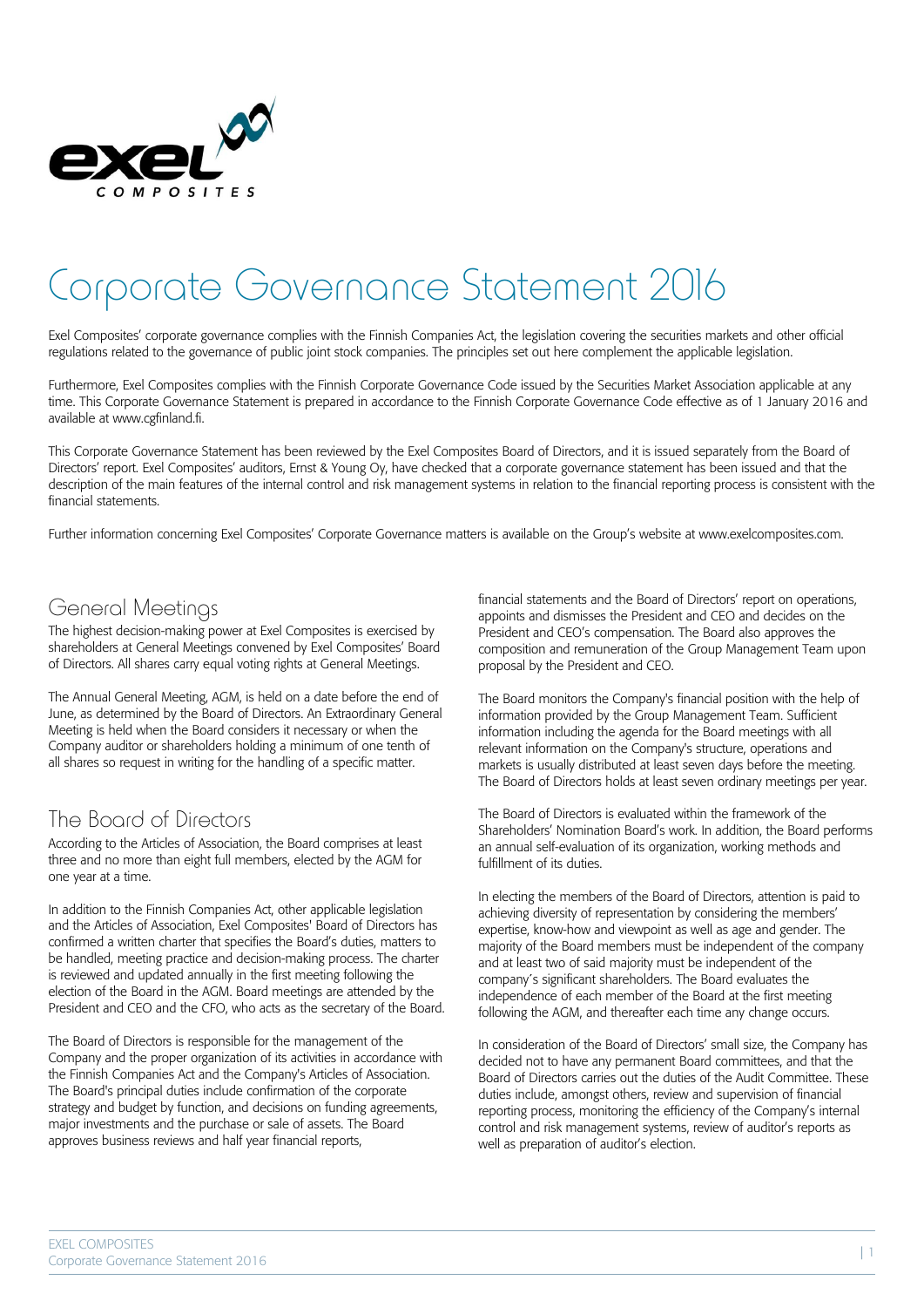## Composition of the Board of Directors in 2016

On 17 March 2016 the AGM appointed Heikki Hiltunen, Matti Hyytiäinen and Reima Kerttula to continue on the Board of Directors. Petri Helsky and Jouko Peussa were elected as new members of the Board of Directors as Peter Hofvenstam and Kerstin Lindell were no longer available for re-election. The AGM elected Reima Kerttula as Chairman and Matti Hyytiäinen as Vice Chairman of the Board of Directors.

• Petri Helsky (born 1966) holds an M.Sc. in Economics and an M.Sc. in Engineering and is CEO of Metsä Tissue. Petri Helsky is independent of the Company and its major shareholders. At the end of 2016 his holdings were 1,142 Exel Composites shares.

• Heikki Hiltunen (born 1962) holds a B.Sc. in Engineering and is SVP Sales, Marketing and Service for Danfoss Drives at Danfoss. Heikki Hiltunen is independent of the Company and its major shareholders. At the end of 2016 his holdings were 4,827 Exel Composites shares. • Matti Hyytiäinen (born 1960) holds an M.Sc. in Economics and is President and CEO of PKC Group Plc. Matti Hyytiäinen is independent of the Company and its major shareholders. At the end of 2016 his holdings were 2,487 Exel Composites shares.

• Reima Kerttula (born 1955) holds an M.Sc. in Engineering and is COO of the holding company, co-owner and Managing Director of the operative companies of Amerplast Ltd. Reima Kerttula is independent of the Company and its major shareholders. At the end of 2016 his holdings were 5,970 Exel Composites shares.

• Jouko Peussa (born 1957) is a Licenciate of Technology and is Innovation & Technology Director of Ingersoll Rand Compression Technologies. Jouko Peussa is independent of the Company and its major shareholders. At the end of 2016 his holdings were 1,142 Exel Composites shares.

The term of the current Board members expires at the end of the AGM 2017.

Further information on the Board (biographical details and shareholdings) is presented on the Company's website at www.exelcomposites.com.

# Operations of the Board of Directors in

#### 2016

The Board of Directors convened eight times in 2016 and the average attendance rate at these meetings was 98.0%.

#### Attendance of Board members at Board meetings in 2016

| Name and position                                                                   | <b>Board Meetings</b> |
|-------------------------------------------------------------------------------------|-----------------------|
| Reima Kerttula<br>Chairman (as of 17 March 2016, member until 17 March 2016)        | $100\% (8/8)$         |
| Peter Hofvenstam<br>Chairman (until 17 March 2016)                                  | $100\% (1/1)$         |
| Matti Hyytiäinen<br>Vice Chairman (as of 17 March 2016, member until 17 March 2016) | $100\% (8/8)$         |
| Petri Helsky<br>Member (as of 17 March 2016)                                        | $100\% (7/7)$         |
| Heikki Hiltunen<br>Member                                                           | 88% (7/8)             |
| Jouko Peussa<br>Member (as of 17 March 2016)                                        | $100\% (7/7)$         |
| Kerstin Lindell<br>Member (until 17 March 2016)                                     | $100\% (1/1)$         |

Besides the regular annual Board work during the financial year 2016, the key priorities included supervision of the implementation of the Company's strategy, including supervision of the reinforcement of the organization and acceleration of the sales force activities.

## Shareholders' Nomination Board

Exel Composites' shareholders have considered it essential that the AGM annually appoints a Shareholders' Nomination Board for the preparation of a proposal for election of Board members and fees to be paid to the Board members to be presented to the AGM. The Nomination Board is elected annually by the AGM on proposal of the Board of Directors.

In 2016 the Nomination Board consisted of the representatives of the four largest shareholders and of the Chairman of the Board of Directors, acting as an expert member. The Company's largest shareholders entitled to appoint members to the Nomination Board were determined on the basis of the registered holdings in the Company's shareholder register held by Euroclear Finland Oy as of 30 September preceding the next AGM, i.e.3 October 2016. In addition, shareholders who under the Finnish Securities Markets Act have an obligation to disclose changes in ownership (shareholder subject to disclosure notification by flagging) were taken into account when forming the Nomination Board provided that they notified their shareholdings to the Board of Directors in writing by 30 September preceding the next AGM. Should a shareholder not wish to use its right to nominate, this right would be passed on to the next largest shareholder.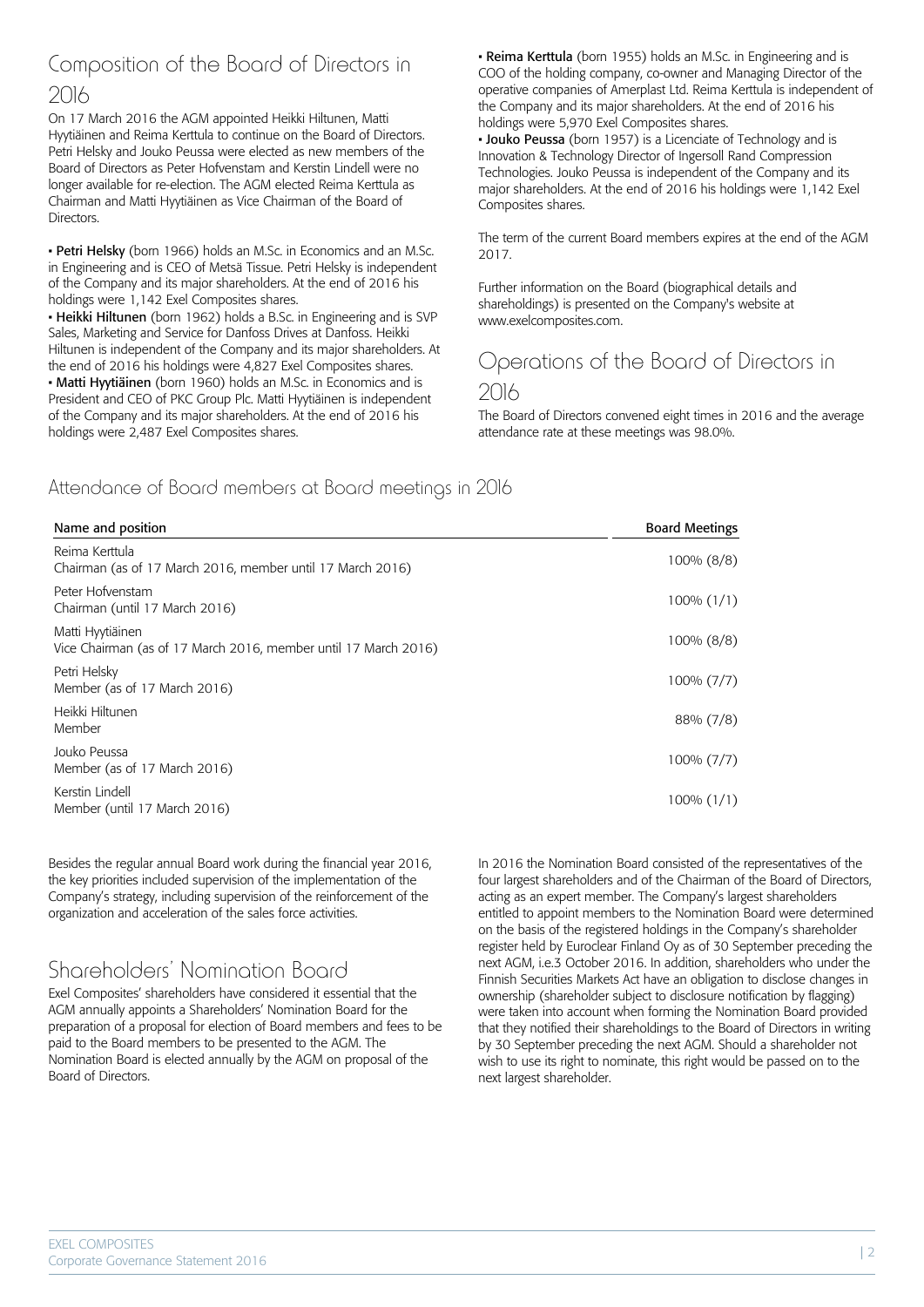If a shareholder who has distributed his/her holdings e.g. into several funds and has an obligation under the Finnish Securities Markets Act to take these holdings into account when disclosing changes in his/her share of ownership, or whose holdings are nominee registered, makes a written request to such effect to the Chairman of the Board of Directors by 30 September 2016, such shareholder's holdings in several funds or nominee register will be considered together with the potential directly registered holdings of said shareholder when calculating the share of votes which determines the nomination right. The request must be accompanied by sufficient evidence of title to the nominee registered shares or of the obligation to take the holdings into account under the Finnish Securities Markets Act.

In 2016 the Shareholders' Nomination Board comprised of Claes Murander (Lannebo Fonder), Ted Roberts (Nordea Asset Management) as chairman, Kalle Saariaho (OP Fund Management Company), Tuomas Virtala (Danske Invest Finland) and Reima Kerttula, Chairman of Exel Composites' Board of Directors, acting as an expert member. The Nomination Board met three times.

• Claes Murander (born 1981) holds an M.Sc. in Business and Economics and is Portfolio Manager at Lannebo Fonder.

• Ted Roberts (born 1974) holds an M.Sc. in Technology and is Head of Finnish Equities at Nordea Asset Management.

• Kalle Saariaho (born 1972) holds an M.Sc. in Economics and is Director, Investment Products and CEO, OP Fund Management Co at OP Financial Group.

• Tuomas Virtala (born 1974) holds an M.Sc. in Finance and a BA (Hons) in European Business. He is Head of Danske Capital Finland.

## President and CEO

The President and CEO is appointed by the Board of Directors to run the Company on a day-to-day basis in compliance with existing laws and regulations, as well as instructions and decisions given by the Board. Since duties of the Board include supervision of President and CEO, Exel Composites' President and CEO shall not be elected as member of the Board. The areas of responsibility of the President and CEO include, in addition to the above mentioned legal requirements, and implementing the Board's decisions, specifically also securing growth of the business, preparations for acquisitions and implementation of strategic projects, the increase in shareholder value, profitability and efficiency of operations, and investments within the limits defined by the Board.

The Board of Directors has adopted Rules of Procedure for the President and CEO containing guidelines and instructions regarding the Company's day-to-day management. In fulfilling his duties the President and CEO shall be assisted by the members of the Group Management Team of Exel Composites and any other corporate bodies established by the Board of Directors.

Riku Kytömäki is Exel Composites Plc's President and CEO. He was born in 1971 and holds an M.Sc. in Electrical Engineering. At the end of 2016 he held 30,000 Exel Composites shares.

## Group Management Team

The President and CEO is supported by the Group Management Team. The Group Management Team includes, in addition to the President and CEO as chairman, the CFO, the SVP Human Resources, the SVP Operations, the SVP R&D and Technology, the SVP Sales and Marketing and the SVP Strategic Projects and Legal Counsel. The Team meets eight to ten times a year. The duties of the Group Management Team include, in addition to daily running of the business and development of all areas of the business in line with the approved strategy, also drawing up business and strategic plans and implementing the approved plans.

Members of the Group Management Team in 2016 were:

• Mikko Kettunen (born 1976), CFO, is responsible for finance and controlling, investor relations, administration and information and communications technology, ICT. He is secretary to the Company's Board of Directors. At the end of 2016 he held 1,000 Exel Composites shares.

• Tiina Hiltunen (born 1966), SVP Human Resources, is responsible for leading the HR function and creating, establishing and implementing the HR strategy, processes and procedures globally. At the end of 2016 she held no Exel Composites holdings.

• Callum Gough (born 1960), SVP Operations, is responsible for continuous productivity improvement, quality, environment and safety, strategic purchasing, investments and strategic site planning. At the end of 2016 he held 17,837 Exel Composites shares.

• Kari Loukola (born 1962), SVP Sales and Marketing, is responsible for sales and marketing, sales management, leading the sales organization, optimization of sales channels and product management. At the end of 2016 he held 6,000 Exel Composites shares.

• Ilkka Silvanto (born 1951), SVP Strategic Projects and Legal Counsel, is responsible for strategic projects and legal matters (until 31 December 2016). At the end of 2016 he held 16,496 Exel Composites shares.

• Kim Siödahl (born 1974), SVP R&D and Technology, is responsible for Group-wide development of products, product platforms and product technology and tooling. He is also in charge of leading, coordinating and developing product development activities in the Group as well as of leading R&D and IPR management activities. At the end of 2016 he held 10,000 Exel Composites shares.

#### Internal control

Exel Composites Plc is the parent company for the whole Group. It manages and directs the operations for the whole Group. The main responsibility for the internal control and risk management relating to the financial reporting process lies with the Board of Directors. Exel Composites' internal control framework and roles and responsibilities for internal control have been defined in Internal Control Policy approved by the Board of Directors. Internal control is organized within the framework of regular management, reporting and reviews.

Exel Composites' internal control and risk management related to financial reporting is designed to provide reasonable assurance regarding the reliability of financial reporting and the preparation of financial statements in accordance with applicable laws and regulations, generally accepted accounting principles and other requirements for listed companies.

Exel Composites has established a Controller's manual (accounting and reporting rules), which is regularly updated and communicated throughout the organization. Other internal policies and rules related to the financial reporting process include the Code of Conduct, the Anticorruption Policy, the Decision-making and Signing Policy, the Treasury Policy as well as the Credit Management Policy.

Group accounting maintains a common chart of accounts that is applied in all units. A common enterprise resource planning system (ERP) and customer relationship management system (CRM) are in use in all the units of the Group. Subsidiaries submit their figures to Group reporting system for consolidation purposes. The reported figures are reviewed both in the subsidiaries and in Group accounting.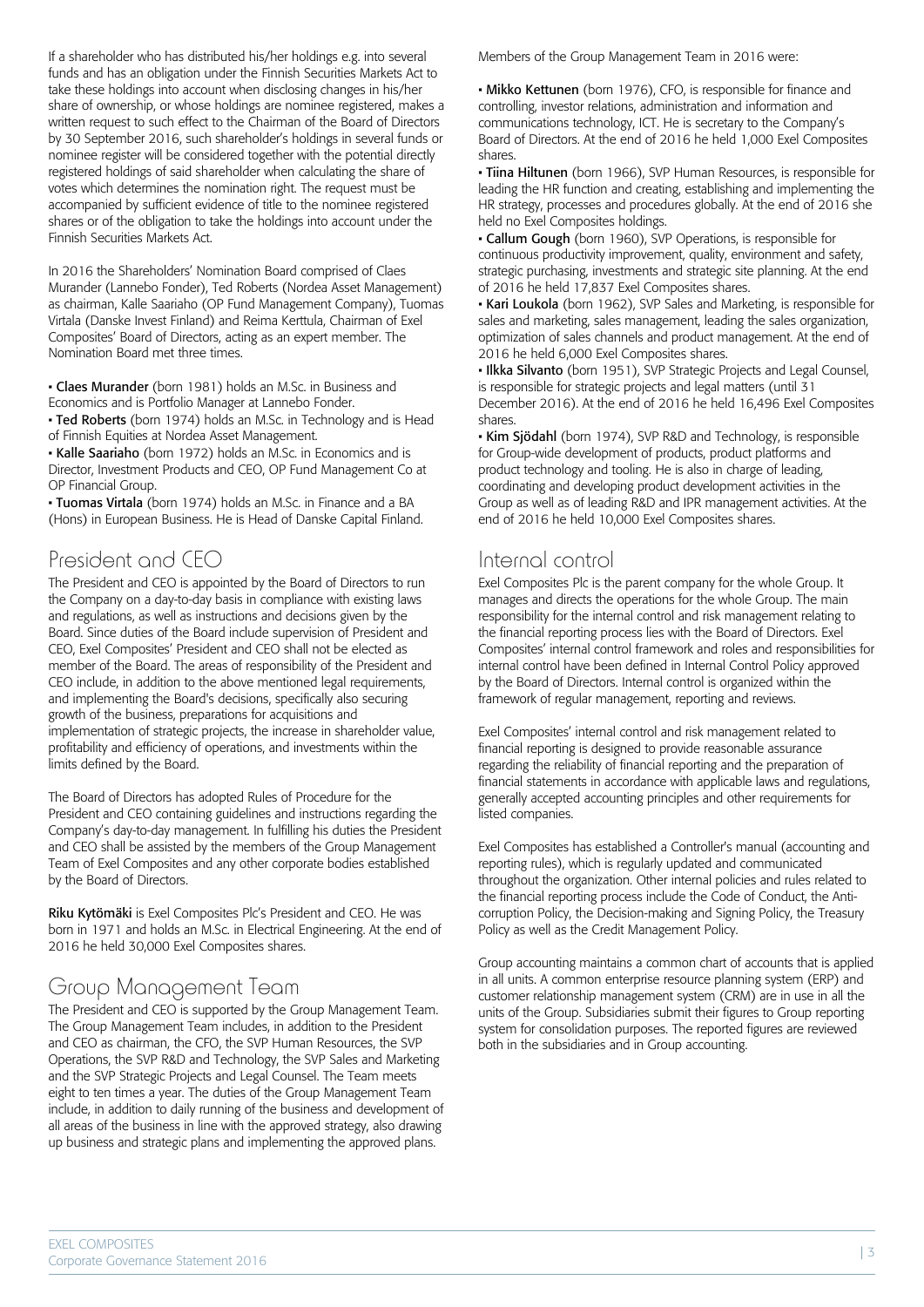The consolidated financial statements of Exel Composites have been prepared in compliance with International Financial Reporting Standards (IFRS), applying International Accounting Standards (IAS) and IFRS standards, as well as Standing Interpretations Committee (SIC) and International Financial Reporting Interpretations Committee (IFRIC) interpretations, valid on 31 December 2016. The notes to the consolidated financial statements are also in compliance with the Finnish Accounting and Companies Acts.

The ultimate responsibility for the appropriate arrangement of the control of the Company accounts and finances falls on the Board of Directors. In accordance with the Charter of the Board of Directors, the Board performs the duties of an Audit Committee. These duties include overseeing of the accounting and financial reporting process, the audit of the financial statements, and the review of internal control procedures as well as communication with the Company's auditors. The President and CEO is responsible for the implementation of internal control and risk management processes and ensuring their operational effectiveness. The President and CEO is also responsible for ensuring that the Company accounting practices comply with the law and that financial matters are handled in a reliable manner. The Group's management assigns responsibility for the establishment of more specific internal control policies and procedures to personnel responsible for the unit's functions. Management and employees are assigned with appropriate levels of authority and responsibility to facilitate effective internal control over financial reporting.

Exel Composites' common controls include variety of activities such as approvals, authorizations, verifications, reconciliations, reviews of operating performance, safeguarding of assets and segregation of duties.

In financial reporting, the Controller's manual sets the standards of financial reporting as well as accounting rules and procedures within the Group. The Group controller function assists the business units and functions in setting up adequate control activities in cooperation with the business controllers. The Group controller function is also responsible for ensuring that external financial reporting is correct, timely and in compliance with applicable regulations.

Ongoing monitoring activities include the follow-up of monthly financial reports in relation to budget and targets, follow-up of business plans, monitoring of new plans and follow-up of internal and external projects. The scope and frequency of separate evaluations depend primarily on an assessment of risks and the effectiveness of ongoing monitoring procedures such as business unit self-assessments of control effectiveness. Internal control deficiencies are identified and communicated in a timely manner to those parties responsible for taking corrective action, and to management and the Board as appropriate. Implementation and control of financial and other business targets are monitored through Group-wide financial reporting, and through regular management meetings in each of the business units.

In 2016 Exel Composites continued with the implementation of the company's strategy. The cornerstones of the strategy are: 1) protect and grow our stronghold customers 2) accelerating growth in China, 3) penetrating new applications, 4) creating true global footprint and 5) growth in new technologies. The Company wants to differentiate from its competitors by providing clear value propositions, local presence globally, top-quality service and world-class operations. During 2016 the company has advanced these strategic initiatives by improving operational efficiency, adding flexibility and optimizing production capacity. M&A screening activities continued throughout the year and in October 2016 the company announced the acquisition of a composites production company in China. The closing of the transaction is expected by the end of first quarter 2017.

## Risk management

At Exel Composites risk management is a continuous process, which is integrated with the daily decision making and continuous monitoring of operations as well as with preparation of half year financial reports, business reviews and annual financial statements.

The Board of Directors governs the risk management of the Company through a risk management policy. In addition, the Board of Directors makes a risk assessment as part of the review and approval process of each set of half year financial reports, business reviews and annual financial statements. Risk factors are also considered in connection with any future guidance disclosed by the Company.

The operative risk management, including risk monitoring, is part of the key duties of the operative management. Risks are considered and evaluated in conjunction with each business decision. Additionally, they are also monitored by the President & CEO and other group management on a monthly basis when the team reviews the business development and any near and long-terms risks upon presentation of the business unit heads and controllers.

Risks and uncertainties related to Exel Composites can be categorized as strategic, operational, financial and hazard risks.

#### Strategic risks

With respect to strategic risks, a significant portion of Exel Composites' revenues is generated from certain key clients and market segments. Whereas production capacity and cost structure of the Company is planned for growing business volume, negative development of such key clients or market segments could lead to deterioration of Exel Composites' profitability. This risk is mitigated by a close cooperation with key clients. The development of key markets and consequently business volumes are actively followed and forecasted in order to be able to adjust our business and cost structures to the forecasts. New products and applications are also continuously developed in order to limit the dependency of any individual clients or market segments.

Strategic risks also include risks related to acquisitions where the realized level of benefits and synergies may differ from the planned.

#### Operational risks

The most significant operational risks relate to product development and sales as well as production. Exel Composites' product range is very broad and often customer customized, which adds complexity to the product development and production. Designing, producing and selling a product that does not meet the requirements agreed with a client could potentially lead to substantial losses and damages. In addition, availability of skilled employees, protection of self-developed proprietary technology, fraud, availability and pricing of key raw materials and health problems due to long-term exposure to chemicals belong to the most significant operational risks. Pre-emptive management of operative risks through careful contracting as well as appropriate business processes and working instructions are in key roles to prevent possible damages.

#### Financial risks

Financial risks consist of currency, interest rate, liquidity and funding risks, as well as credit and other counter party risks. Currency and interest rate risks are managed primarily by natural hedging or by using derivative instruments. Credit insurance is in place to cover risks related to trade receivables.

#### Hazard risks

Hazard risks, such as damages caused to property because of fire or chemical spill, as well as losses resulting from related business interruptions, are mainly covered by insurance policies. This type of risks are also regularly audited by third parties that provide recommendations for improvement to reduce risk probability.